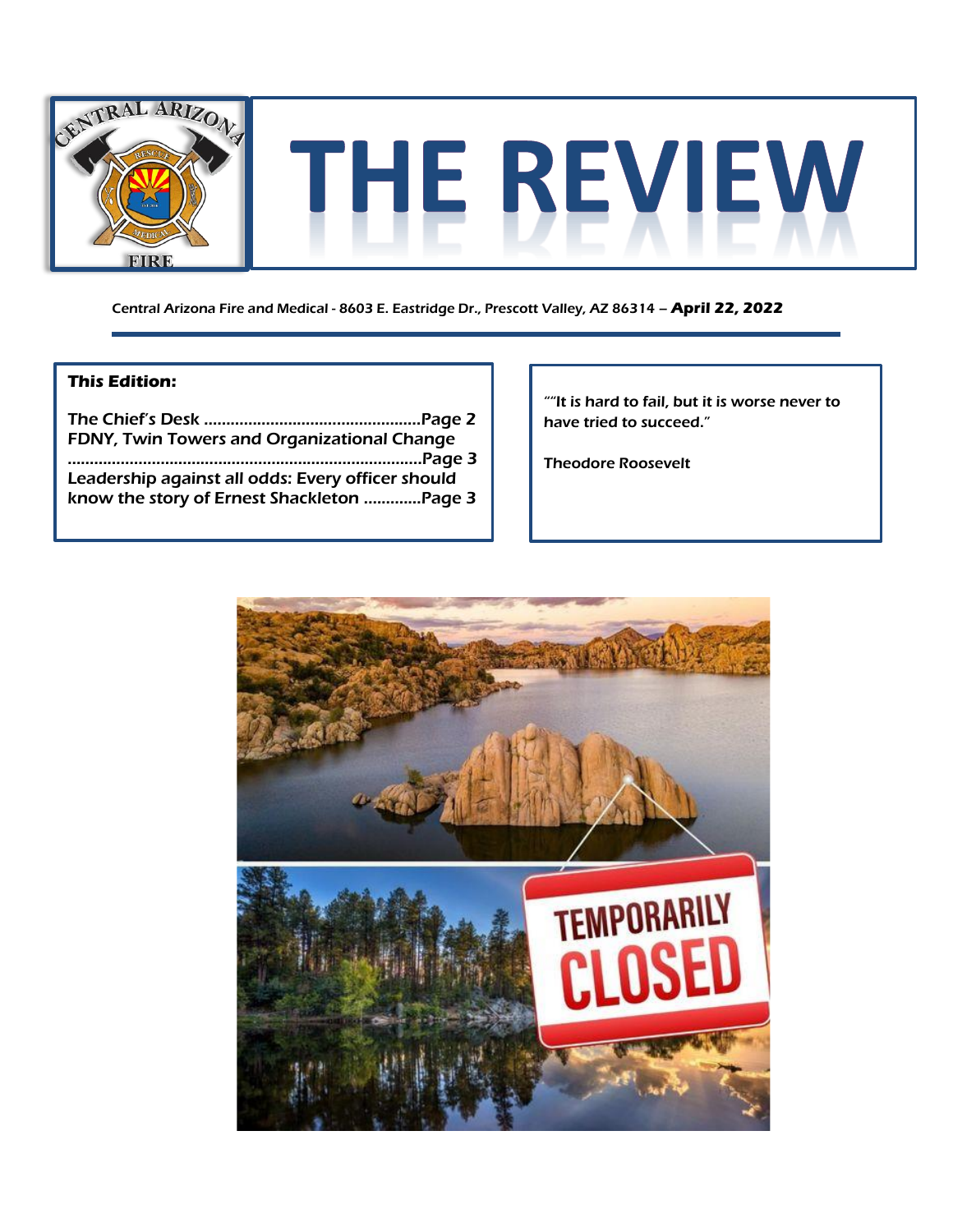## **The Chief's Desk**

It's early Wednesday morning as I sit writing the draft of *The Review* for this week. Chief Durre and I spent Tuesday attending two meetings regarding the Crooks Fire. One was the cooperators' briefing in the early afternoon and the other was the Type 1 IMT in-brief at 2000. During the first meeting, the Type 3 Team talked about a decent line they had created to hold the fire; however, within a very short time that line had been lost.

Losing the line was not for a lack of effort; rather, it was the high winds and loss of air assets as a direct result of those winds. By 2000 Tuesday evening the fire had topped 1200 acres and was progressing at a steady rate. As with most deep-rooted wildland fires, it's in some tough terrain located in an area that has a lot of fuel.

## **Upcoming Events:**

April 25: Board Meetings April 26: Meeting in Phoenix, Chino Town Council April 27: Possibly at the Capitol April 28: AFCA Meeting, Yavapai County Chiefs Meeting, PV Council Meeting April 29: Statewide Mutual Aid meeting

## **Board Meetings:**

April 25: Administration CVFD – 1600-1630 CYFD – 163-1700 CAFMA – 1700-1830

I was also in contact with Chief Mark Gaillard, the Flagstaff and Summit Fire Chief, regarding the Tunnel Fire. He said that they had lost at least two dozen homes and likely more in areas that they were unable to access. Crews from Flagstaff FD, Summit FD, and Highland Pines worked feverishly alongside their Forest Service partners to contain the fire. Like the Crooks Fire, efforts of the crews on the Tunnel Fire were thwarted by high winds and the inability to fly air assets.

It's not lost on me that it is mid-April and not the time of year we typically see this type of fire activity in our state. We discussed that the potential for heavy fire activity in our area would likely begin mid-May and last through June at our recent cooperators' meeting. For perspective, the heavy fire activity for the basin is typically seen over a three-week period in June. I realize that those time frames are not hard and fast rules, but in general terms that would be considered more normal for fire activity.

Seeing these types of fires earlier in the year is creating some challenges related to resources. We've had crews and team members assigned in Tennessee, Texas, and New Mexico already this year. As those personnel are released, we are pulling them back to Arizona and holding them in place for local, regional, and in-state deployments.

**Cont. Page 4**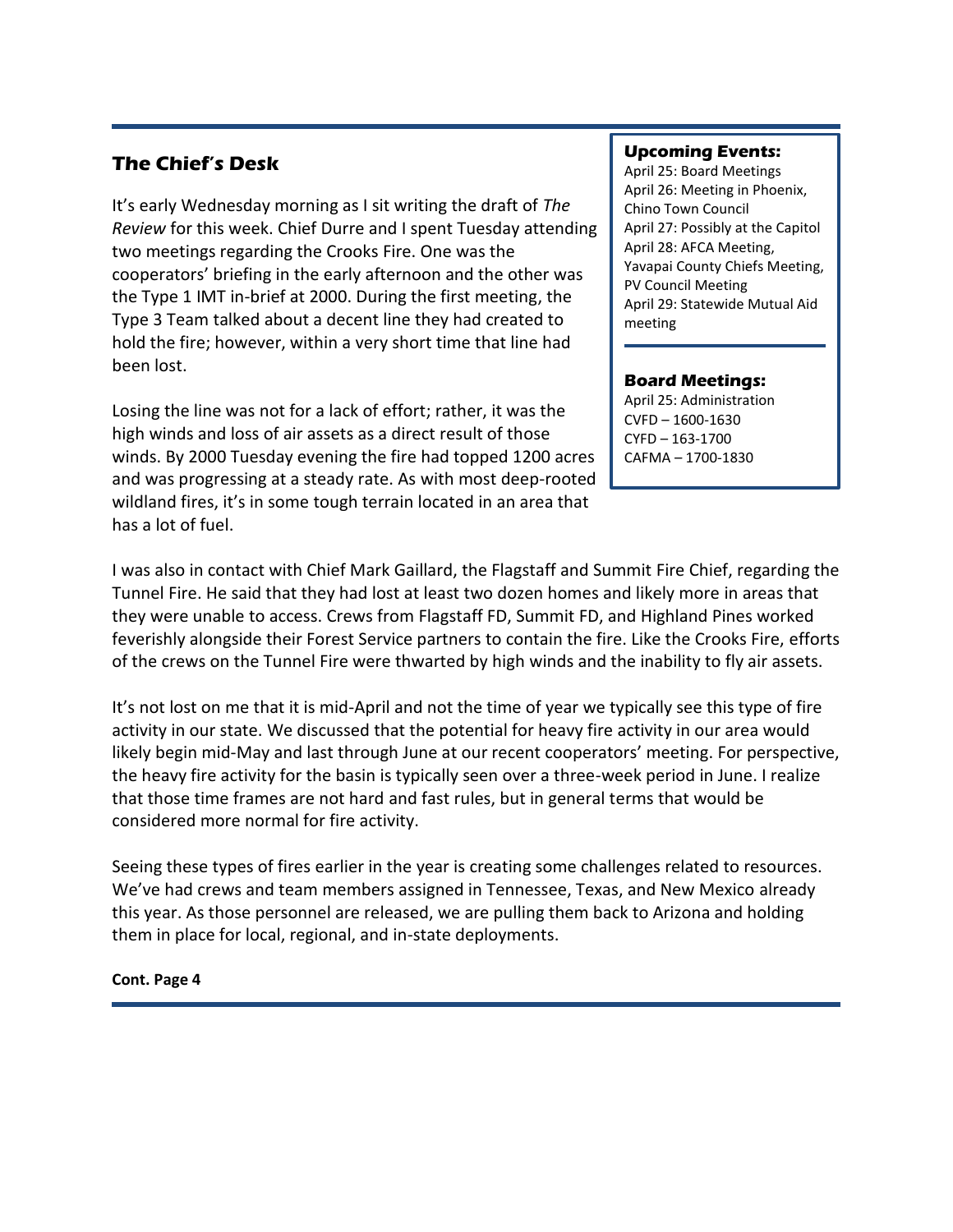# **FDNY, Twin Towers and Organizational Change**

#### **By: Gregory Shea, Paul Brown, Andre Kotze**

Organizational change requires energy. People must feel a need, either to stop doing something that they are doing or to start doing something that they aren't doing. Organizational trauma can create such a need, but utilizing that felt need for change falls to leadership. For example, a traumatized organization can turn inward or look outward.

The tragedy of the Twin Towers led FDNY not to cover up but, quite the contrary, to turn outward and, so, to change.

Prior to the events of 9/11, FDNY qualified as a uniquely insular department. It possessed enough equipment and personnel to never need outside support. Firefighters and higher-ups came from around the world to learn how FDNY operated. Rarely, if ever, did FDNY venture out to learn from others. FDNY taught itself, learned its lessons internally, and created tactics and procedures from its experiences from within the city's boundaries.

By the fall of 2001, all senior leaders had gained tremendous firefighting experience during the "War Years" of the '60s and '70s. Simply put, they knew how to fight fire and didn't feel the need to look outward for help. This insularity led former FDNY Commissioner Sal Cassano to declare that the department had "150 years of tradition unimpeded by progress."

The collapse of the World Trade Center killed 343 FDNY firefighters, including many of its senior leaders, and destroyed hundreds of firefighting vehicles. Convulsed, FDNY could have turned inward, took its own counsel and treated the events of 9/11 as a black swan, one never to occur again. It could have defined renewal as rebuilding of what existed on 9/10. Instead, FDNY allowed outsiders in, accepting their help, and began its own passage to becoming a more open and learning organization.

## [Firehouse.com](https://www.firehouse.com/leadership/article/21264922/fdny-twin-towers-and-organizational-change)

# **Leadership against all odds: Every officer should know the story of Ernest Shackleton**

**By: Linda Willing**

History can provide some important lessons for fire service leaders. One name from history that every fire officer should know is Ernest Shackleton.

By 1914, Ernest Shackleton was already a national hero in Great Britain. In 1909, he led an expedition that reached within 100 miles of the South Pole, the closest anyone had gotten to this last great prize of exploration on the planet. Members of the expedition also did the first ascent of Mount Erebus, the highest point on the continent. When Shackleton returned to England, he was knighted for his achievements.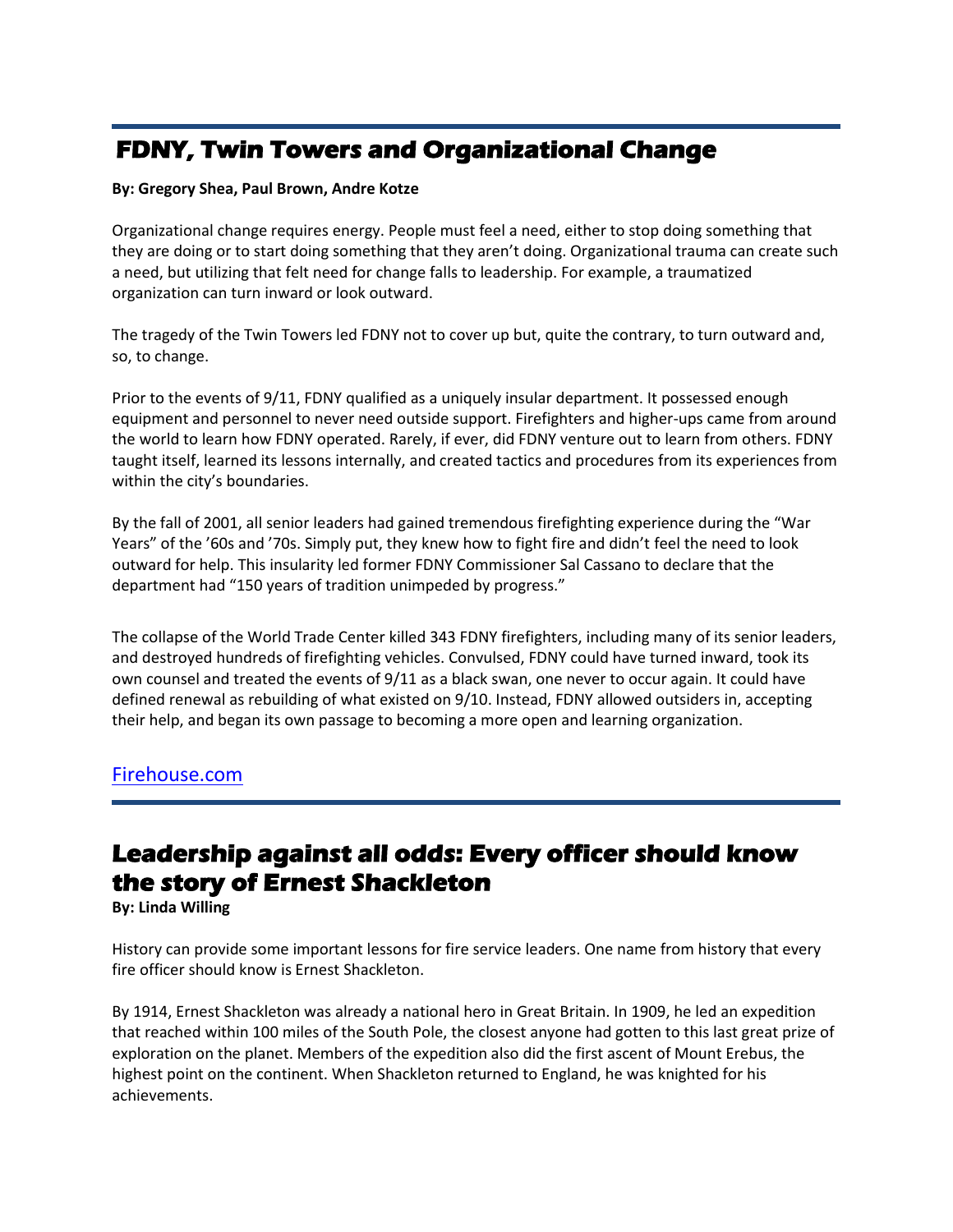After Roald Amundsen reached the South Pole in 1911, Shackleton turned his sights to being the first to lead a transcontinental expedition across Antarctica via the South Pole. So Shackleton and his crew of 27 men headed south in the latter part of 1914. To say that things did not go as planned is beyond understatement.

## **AN UNIMAGINABLE EXPEDITION**

Their ship, the Endurance, became encased in pack ice just one day from reaching land. They drifted north in the ice for 10 months through the southern hemisphere winter, still hopeful that they could resume their journey when the ice broke up in the spring. However, the spring thaw led to large ice blocks crushing and sinking their ship.

They lived on the shifting and diminishing ice pack for more than four months until they were finally forced to put all 28 men into three lifeboats, the largest of which was 22 feet long. They were at sea for six days before finally landing on desolate and uninhabited Elephant Island. Crewmembers were exhausted, hungry and dehydrated, and suffering from illness and injury, including severe frostbite. One member had a heart attack. They were hundreds of miles from any other human being, and no one knew where they were.

## [Firerescue1.com](https://www.firerescue1.com/leadership/articles/leadership-against-all-odds-every-officer-should-know-the-story-of-ernest-shackleton-FtT2sCFdueVKSaHT/?utm_source=FireRescue1&utm_campaign=0c42dc9c31-EMAIL_CAMPAIGN_2022_04_21_06_36&utm_medium=email&utm_term=0_1d76c7ca1b-0c42dc9c31-90577048)

## **Chief's Desk Continued**

The Feds are struggling to recruit seasonal firefighters, and the state is having similar issues. This means that resources are thin, so there is more reliance this year on local assets, i.e. local fire agencies who are involved in wildland. The issue for us, at least thus far, is that we are finding it difficult to get backfill for personnel deployed on wildland events. Ultimately, this means we will accept fewer wildland assignments because we cannot get enough resources to for our primary mission.

I'm not sure if the difficulty with staffing is a timing issue, e.g. it's April and we're not normally deployed as much, or an issue with burnout given the amount of OT over the last couple years along with our increased call volume. Let's face it folks, we're busy and we simply cannot be all things to all people all the time. Everyone needs a break.

That said, our area and some of our neighbors are being significantly impacted by wildfire early this year with no sign that things will slow down. Be mindful that there may be calls to backfill stations in the coming weeks. This will likely not be the result of sending crews to other states; rather, the calls may come because of utilizing local resources to protect local assets.

Let's be honest, I've been here over eight years and am certainly not a wildfire guru. Having said that, there has not been a year yet that I have not heard that it's going to be bad wildfire season. Too much rain and the fuels grow, dry out, and become a problem. Too little rain and the fuels are dryer than normal and the potential for rapid spread is high. From what I have witnessed, it's a no-win proposition.